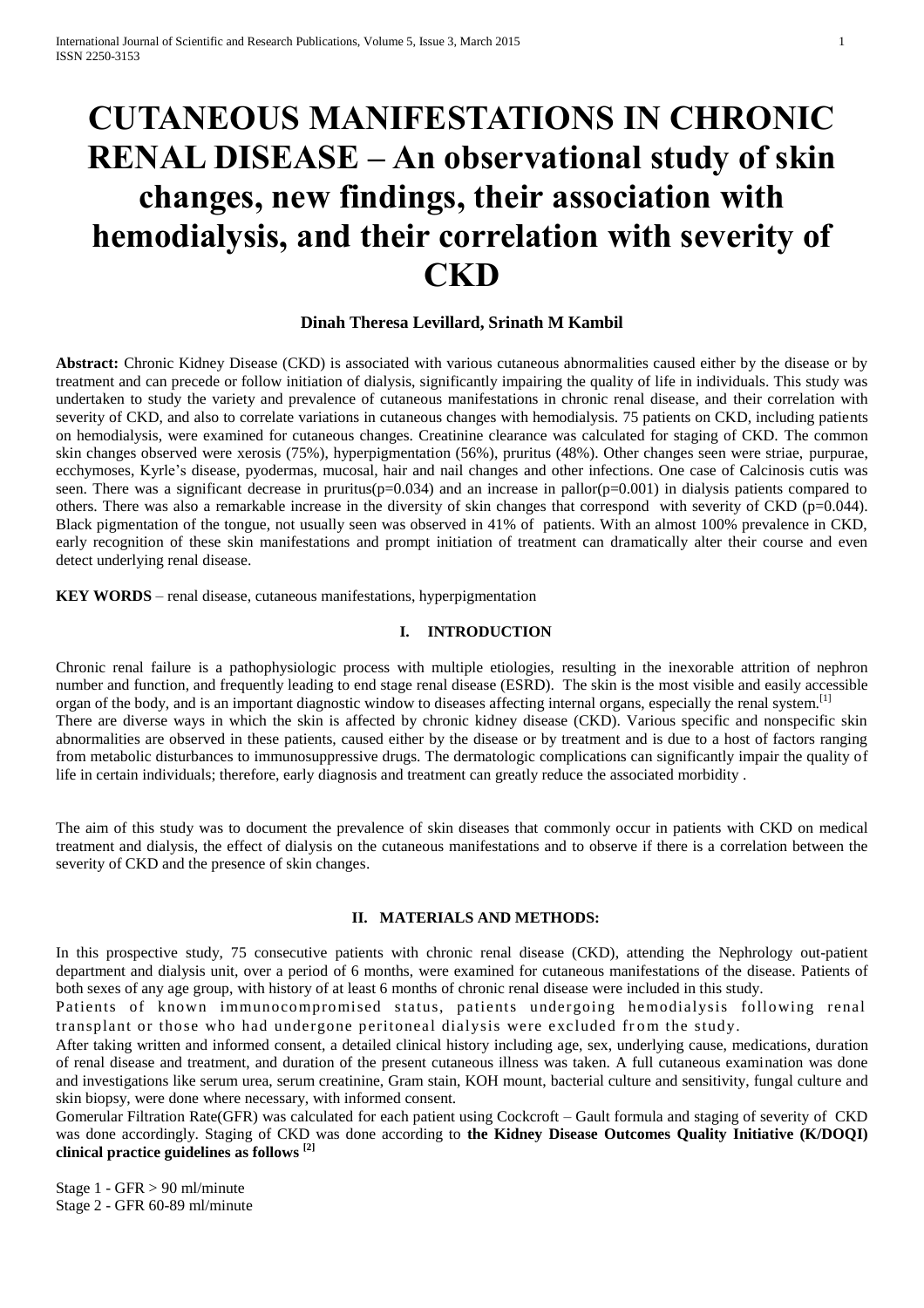International Journal of Scientific and Research Publications, Volume 5, Issue 3, March 2015 2 ISSN 2250-3153

Stage 3 - GFR 30-59 ml/minute Stage 4 – GFR 15-29 ml/minute Stage 5 – GFR < 15 ml/minute

Collected data was analysed by frequency, percentage and Chi Square test and Fischer exact test.

## **III. RESULTS**

The study included 75 patients with 48 males and 27 females. 58 of these patients were on hemodialysis. Most of the patients (23 of 75) were in the 51-60 age group, followed by 14 patients in 41- 50 age group. [Table 1]

Staging of CKD showed 56 patients in stage 5, 8 patients in stage 4, 9 patients in stage 3, and 1 each in stage 1 and stage 2.

The etiology of CKD in this study showed that hypertensive nephropathy was the cause of CKD in 34 patients followed by diabetic nephropathy (18), nephrotic syndrome (2), IgA nephropathy (2), drug induced CKD (4), obstruction(renal stones, tumors) (4), snake bite (1), post streptococcal glomerulonephritis(3), sepsis (4), chronic glomerulonephritis (1), PNET (1), rhabdomyosarcoma metastasizing to kidney(1). [Table 2]

**Xerosis** was the most common cutaneous abnormality (75%), which is comparable with other studies, and seen mainly in patients who were on maintenance hemodialysis (59%)[Figure 1a, 1b].

lchthyotic skin changes of varying degree were observed in 50 of 75 patients (66.7%). Senile atrophy was present in most patients above 60 years of age. $^{[3]}$ 

**Hyperpigmentation** of skin, more marked in sun- exposed parts of body, such as the face, upper back, arms and legs, was seen in 42/75 patients (56%) with 71% of these patients being on hemodialysis[Figure 2]. Similar results were seen in studies done by Nunley et al. and Pico et al. [4,5]

Yellowish discolouration of skin was seen in 3 patients of our study (0.04%)[Figure 1b].

**Hypopigmentation** in the form of Idiopathic guttate hypomelanosis was seen in 5 patients, over the extremities.

## **Pruritus :**

Generalised pruritus was recorded in 36 patients in our study (48%) and was comparable to various other studies. There was a significant decrease in pruritus of CKD patients on dialysis as compared to those who were not, with 71% of non-dialysed CKD patients and only 41% of dialysis patients having pruritus ( $p = 0.034$ ).

## **Pallor :**

Pallor of both skin and nails was seen in 81% of patients of which 93% were on dialysis ( $p = 0.0001$ ). Pallor was more common in females than males, with 19/27 females with Hb < 10g/dl. These findings correlate well with other studies.

Purpura and ecchymoses were seen on the extremities of 6 patients, of whom 4 were on hemodialysis.

**Kyrle's disease** was seen in 3 patients as hyperkeratotic lesions on the skin, and was confirmed by histopathological examination. 1 case of Calcinosis cutis was seen, which is a rare finding in CKD.

**Mucosal changes :** 31 of 75 patients (41%) had black pigmentation of the tongue, a finding not specifically mentioned finding in CKD but seen in a large number of patients in our study, often preceding the diagnosis of CKD in these patients [Figure 3]. Other mucosal changes seen were teeth indentation marks on the tongue (tongue sign of uremia) in 7 patients, xerostomia, macroglossia and balding of the tongue.

## **Nail changes**

Pallor was seen in majority of patients on dialysis. Other nail changes observed were, Lindsay's nails (half and half nails) seen in 25 patients (33.3%)[Figure 4a, 4b]. Other nail changes included onycholysis (14.6%), onychomycosis (10.6%), and Mee's lines (16%). Beau's lines (4%), koilonychia (12%), subungual hyperkeratosis (9.3%), brown nail bed arc (4%), Splinter hemorrhage (5.3%) and hyperpigmented nails. [Table 3]

## **Hair changes**

Diffuse hairfall and thinning of hair was seen commonly in severe CKD and initial stages of dialysis, with decrease in hairfall as dialysis was continued. Loss of body hair was also seen.

**Infections** such as carbuncles, furunculosis, dermatophytic infections, onychomycosis,etc. were seen in 15 patients.

The severity and number of cutaneous manifestations in patients in this study, was significantly seen to increase with duration and severity of CKD ( $p = 0.044$ ). A comparison of the cutaneous manifestations seen in CKD patients requiring and not requiring dialysis, and variations seen are described in Table 4.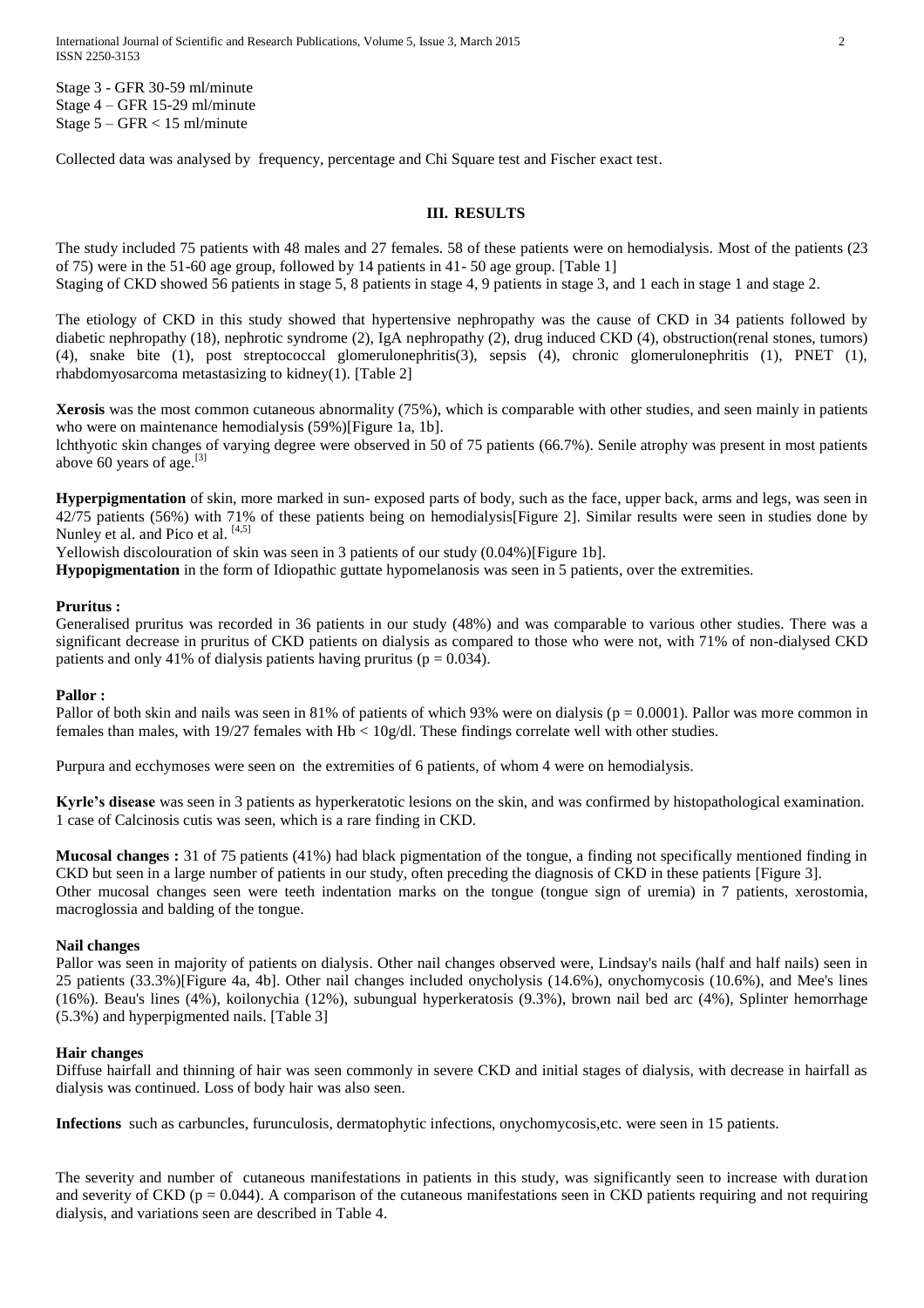Other non-specific findings seen in these patients included eczema such as polymorphic light eruptions, seborrhoeic keratosis, atopic dermatitis and seborrhoeic dermatitis. Vasculitis was seen in one patient and erythroderma was seen In a patient who had previous history of psoriasis.



Figure 1a: Xerosis

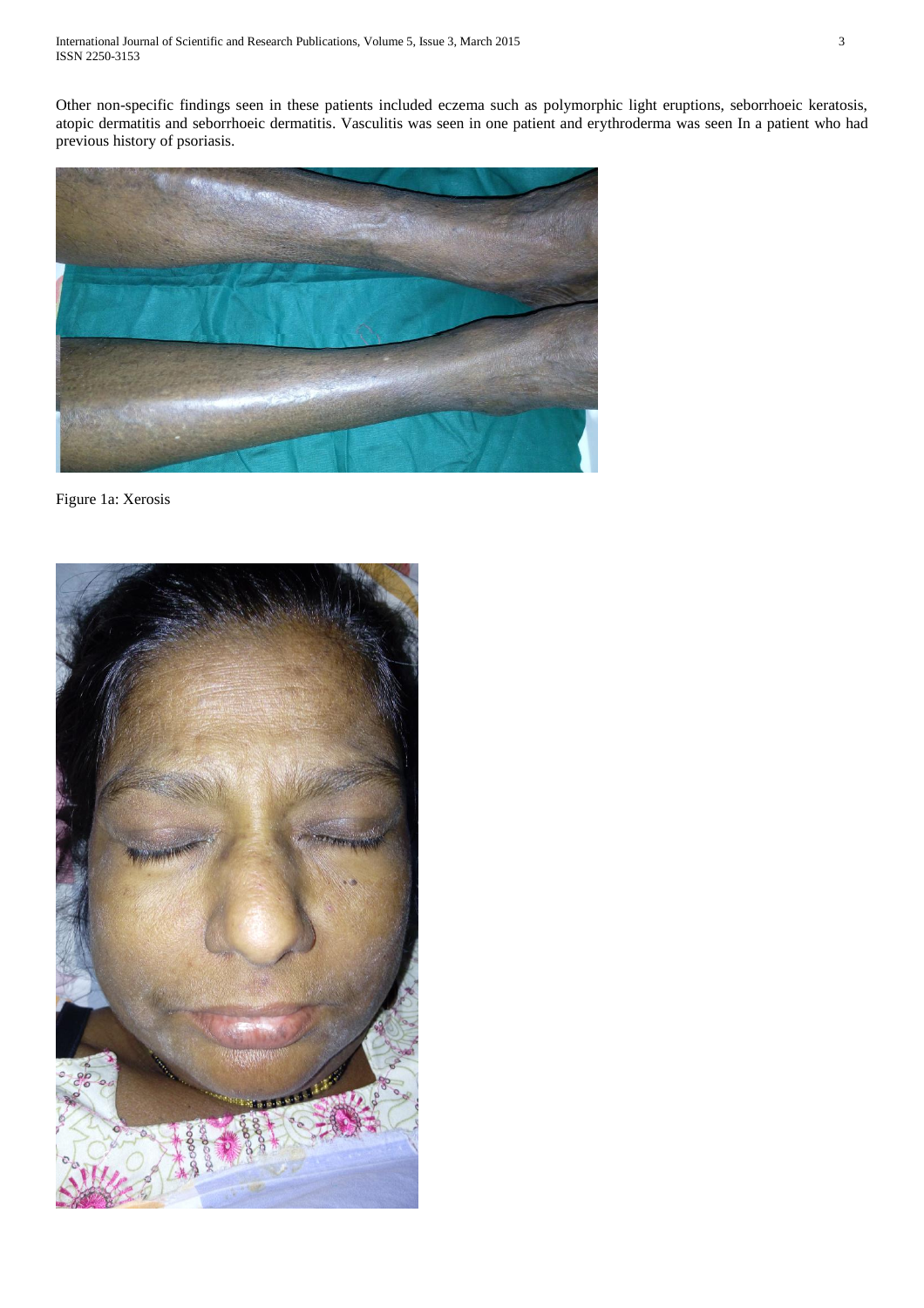International Journal of Scientific and Research Publications, Volume 5, Issue 3, March 2015 4 ISSN 2250-3153

Figure 1b: Xerosis with yellowish disclouration of skin



Figure 2: Hyperpigmentation over sun exposed areas



Figure 3 : Blackish pigmentation of mucosa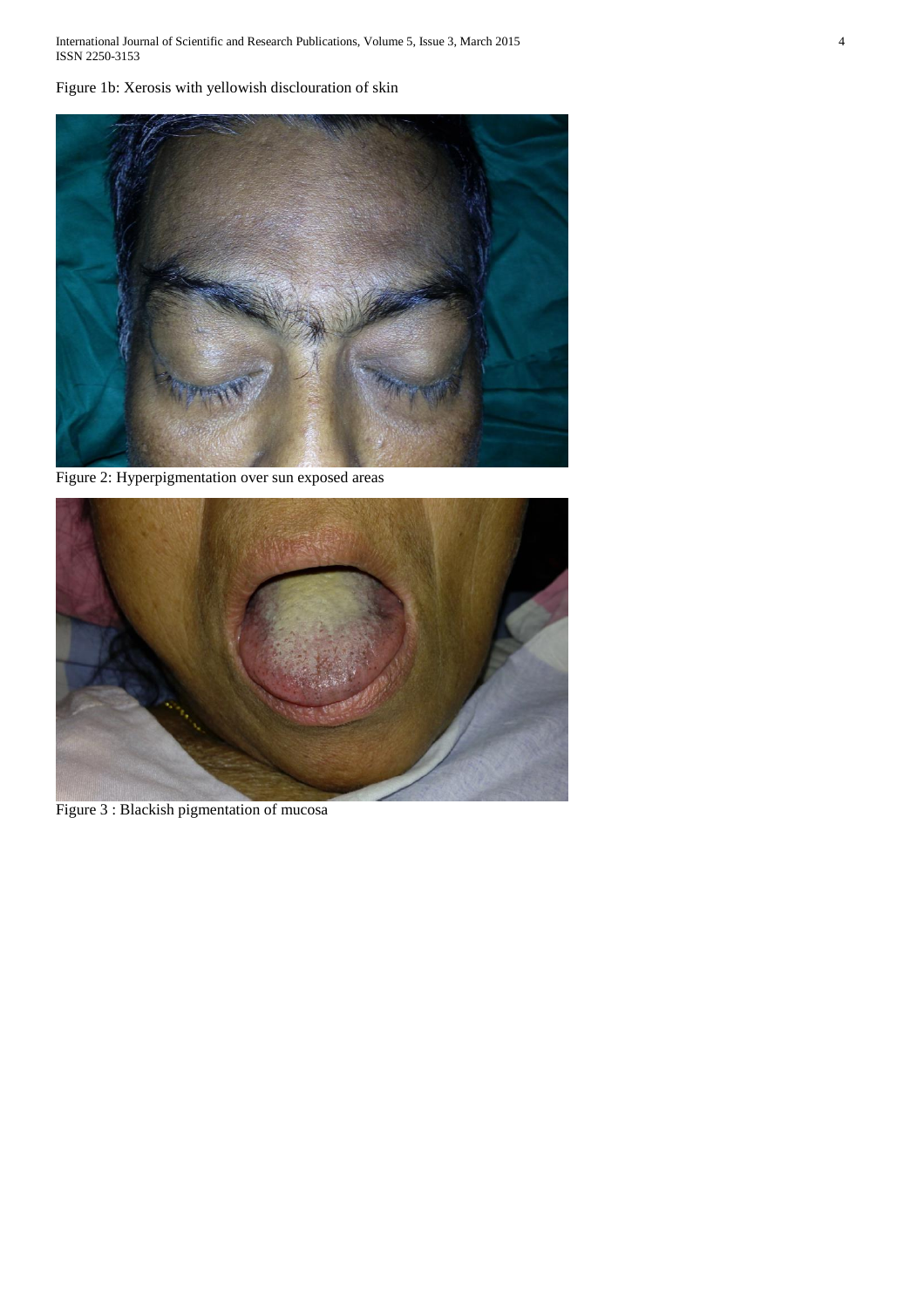

Figure 4 a and 4b : Nail changes – Hyperpigmentation and Lindsay's nails

# **IV. DISCUSSION**

 Chronic kidney disease (CKD) is a progressive loss of kidney function over a period of months or years through five stages. The number of patients with end-stage renal disease (ESRD) in India is increasing.

Dermatologic abnormalities are common in chronic kidney disease (CKD) and range from the nearly universal xerosis and pruritus to uncommon conditions such as hyperpigmentation of exposed areas, purpuric skin changes, acquired perforating dermatosis, and nail abnormalities.<sup>[6]</sup> In a study by Pico *et al.*, all patients with CKD had one or more skin manifestations.<sup>[4]</sup> This study was conducted to determine the prevalence of cutaneous abnormalities in stable and dialysis-dependent CKD patients.

Cutaneous examination of patients with ESRD has shown that almost all patients have at least 1 dermatologic condition. This may be expected, because most patients with ESRD have an underlying disease process with cutaneous manifestations, along with uremia and conditions associated with renal replacement therapy or renal transplantation.[5]

## **Causes:**

Hypertension and Diabetes mellitus have been seen to be responsible for close to 50% of new cases of ESRD. Cystic/hereditary kidney diseases were the next most common causes. The remaining causes of ESRD included vasculitis, infectious or rheumatologic disease, interstitial nephritis, tumors, cholesterol emboli, and systemic amyloidosis. Infectious causes of glomerulonephritis included streptococcal infections, human immunodeficiency virus (HIV), and hepatitis viruses, both hepatitis C (HCV) and hepatitis B (HBV).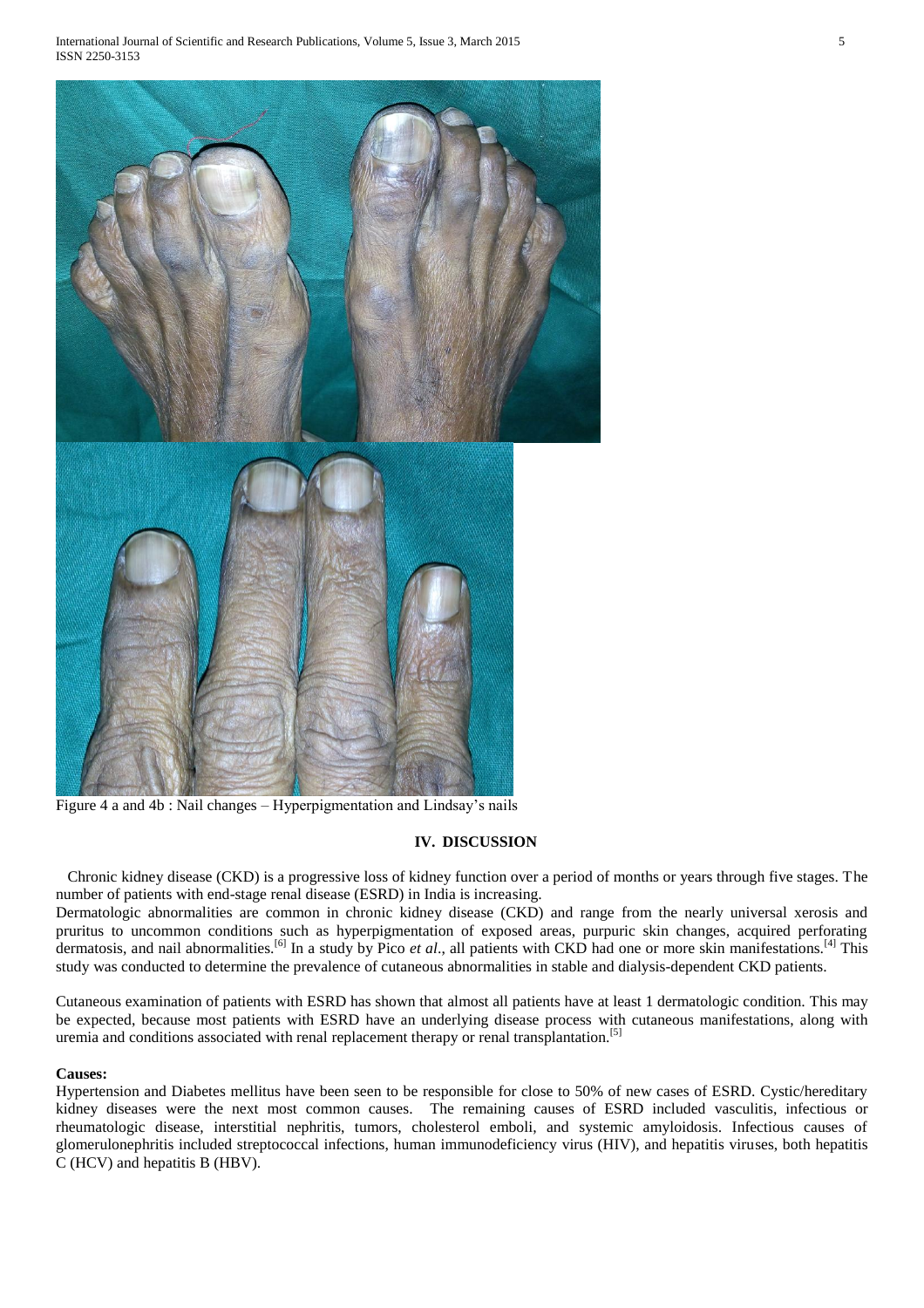Systemic lupus erythematosus (SLE) has been the most commonly reported rheumatologic cause of ESRD. Polyarteritis nodosa, Wegener granulomatosis, Henoch-Schönlein purpura, scleroderma, and otherwise nonspecified vasculitides also were reported to have caused ESRD.<sup>[5]</sup>

## **Xerosis:**

**Xerosis** was the most common cutaneous abnormality (75%), which is comparable with other studies.<sup>[7–10]</sup> This abnormality was observed mainly in patients who were on maintenance hemodialysis (59%); this being similar to studies by Anderson *et al*., [11] who reported a high frequency of xerosis (50-70%) in dialysis patients

A reduction in the size and functional abnormality of eccrine sweat glands, causing epithelial dehydration may contribute to the development of xerosis. Clinical and histologic evaluations have shown an overall decrease in sweat volume in patients with uremia, as well as atrophy of sebaceous glands. Some patients may develop acquired ichthyosis.<sup>[12,5]</sup> Dry, lusterless hair and sparse body hair could also be attributed to the decreased sebaceous activity.

High dosage of diuretics, and excessive ultrafiltration might also be responsible for the above manifestation. The water content in the stratum corneum does not correlate with severity of xerosis.<sup>[13]</sup>

## **Hyperpigmentation:**

Diffuse hyperpigmentation accentuated in sun-exposed areas, seen in many patients is characteristic of uraemic patients.<sup>[14]</sup> Nunley *et al.*,<sup>[5]</sup> reported that pigmentary alterations occurred in 25-70% of dialysis patients and increases over the duration of renal disease. An increase in melanin in the basal layer of the epidermis due to an increase in poorly dialyzable beta-melanocyte stimulating hormone can explain the pigmentation on sunexposed areas <sup>[15]</sup> The intensity of melanin pigmentation increases with respect to the duration of end-stage renal disease.

A yellowish tinge of the skin was reported in 40% of patients by Pico *et al*.,[4) but we encountered yellowish discoloration in only 3 (0.04%) patients, probably because of the dark complexion of Indians, which masks this finding. This has been explained by retained lipid soluble pigments such as lipochromes and carotenoids, deposited in the dermis and subcutaneous tissue. <sup>[16]</sup>

## **Pruritus :**

Pruritus is one of the most characteristic and troublesome symptoms of CKD. Generalised pruritus was recorded in 48% of patients in our study. It has been reported to be the **most common** cutaneous symptom in CRF, with a prevalence of 15%-49% in renal disease in various studies.<sup>[17]</sup>

There are a number of proposed etiologies for pruritus in CKD including changes related to xerosis, uremia, calcium and phosphate dysregulation, mast cell proliferation with a concomitant increase in histamine levels, hormonal derangement and hypovitaminosis D<sup>[18,19]</sup> Parathyroid hormone and divalent ions (eg, calcium phosphate and magnesium ions) have been implicated, as is seen with severe secondary hyperparathyroidism but these findings lack consistent correlation.<sup>[20, 21]</sup>

Dysfunction of the transmission of itch sensations with reduction in total number of skin nerve terminals has been described in dialysis patients.<sup>[22]</sup> Pruritus may also be a manifestation of allergy against sensitizing compounds in the dialysis set up, e.g. Ethylene oxide.<sup>[23]</sup>

**Pallor**/ **anemia** Anemia was a common problem seen, with hemoglobin levels of even less than 5 g/dl, more common in patients on maintenance hemodialysis. Before the widespread use of erythropoietin, pallor was common and was attributed to the significant anemia and is still seen commonly in Indian population.

**Purpurae and ecchymoses** Defects in primary hemostasis- such as increased vascular fragility, abnormal platelet function, and use of heparin during dialysis are the main causes of abnormal bleeding in these patients.<sup>[24]</sup>

**Acquired perforating disorders (APD)** such as perforating folliculitis, Kyrle's disease, and reactive perforating collagenosis have been described in CKD. APD has been reported to occur in  $4.5{\text -}10\%$ <sup>[25]</sup> of patients receiving maintenance hemodialysis. Proteolytic enzyme release, including collagenase and elastase elaboration, may initiate the pathologic process.<sup>[26]</sup> Although the exact pathophysiological mechanism for APD in ESRD is unknown, it is thought to be the result of dermal connective tissue dysplasia and decay.<sup>[1]</sup>

Kyrle's disease is a chronic, genetically determined, hyperkeratotic disorder occurring in the middle forties and show a marked predisposition for the calf, the tibial region, and the posterior part of the thigh.<sup>[27]</sup> Keratotic, partly parakeratotic plugs containing basophilic debris lying in an invagination of the epidermis are seen on histopathology.<sup>[28]</sup>

The lesions of APD may resolve spontaneously. When treatment is desired, topical retinoids, topical and intradermal steroids, and UVB light have been tried with variable results.<sup>[29]</sup>

**Nephrogenic systemic fibrosis (NSF)** also known as nephrogenic fibrosing dermopathy,is a rare, systemic fibrotic disorder found uniquely in renal failure. Nearly all known cases of NSF occur in patients with exposure to gadolinium contrast- enhanced MRI or MRA within 2-3 months of symptom onset. It is characterized by visible fibrosis of the skin with thickened, hyperpigmented and/or shiny changes. Fibrotic skin across joints leads to flexion contractures and immobility. Sclerotic changes are noted most frequently in the feet, ankles, shins, thighs, fingers, hands, and lower arms. Histopathological confirmation can be made by observing spindle-shaped cells in the background of dermal fibrosis, with deposition of collagen and mucin. Dual immunolabelling with CD34 and procollagen is diagnostic.

Unfortunately, there is also no effective treatment for NSF.<sup>[29,30]</sup>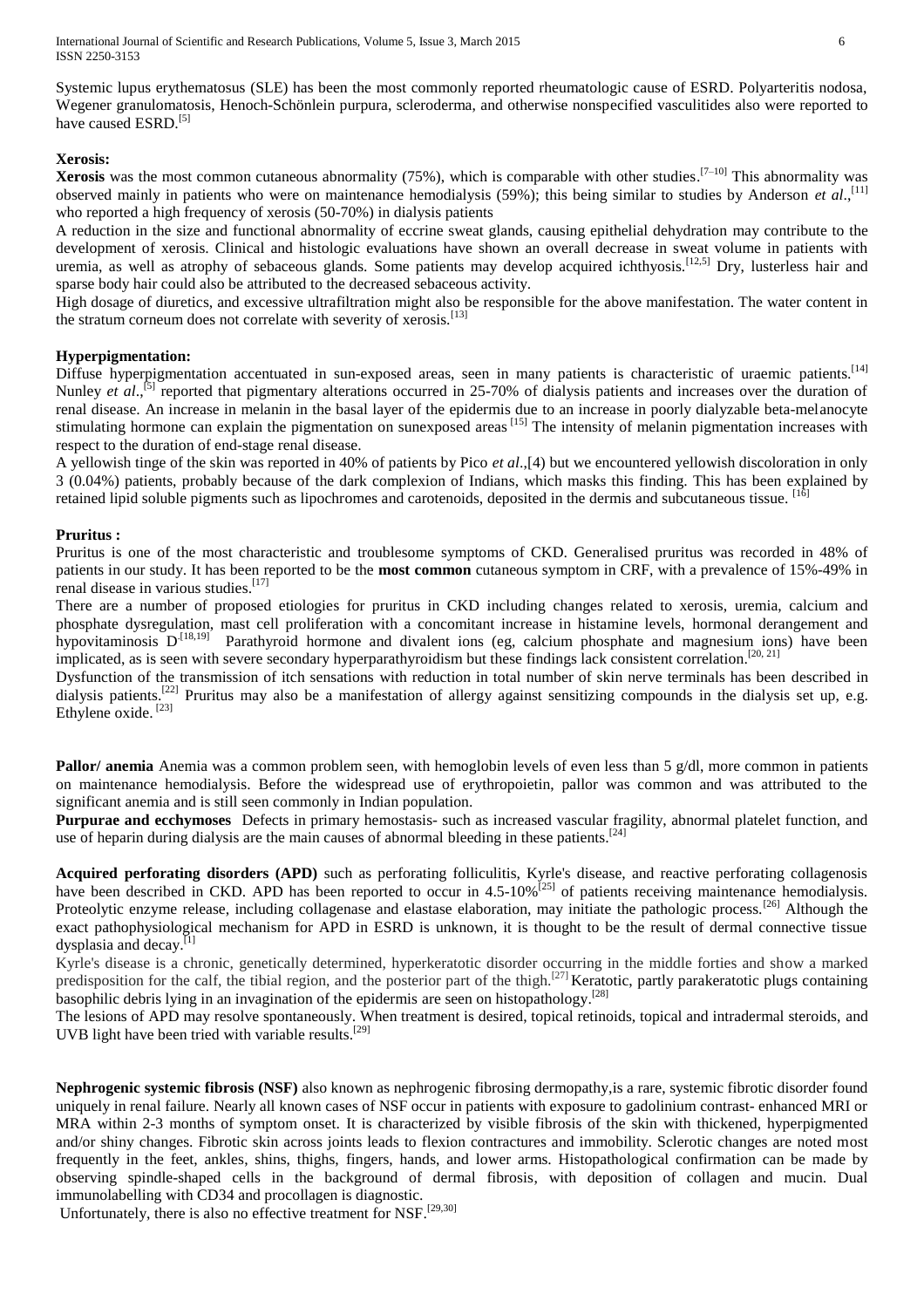**Infections** Patients with chronic renal failure (CRF) have impaired cellular immunity due to a decreased T lymphocyte cell count;  $[4]$  this could explain the high prevalence of infections in these patients.

**Oral mucosa** changes seen are macroglossia with teeth markings (tongue sign of uremia), usually in severe disease. Other mucosal changes are angular cheilitis, ulcerative stomatitis, xerostomia, gingivitis, and uremic breath.<sup>[13]</sup>

Nail examination reveals pallor in most of the cases. Among the nail changes observed in various studies, Lindsay's nails (halfand-half nails) were the most common. Other nail changes included onycholysis , onychomycosis , and Mee's lines, Beau's lines, koilonychia , subungual hyperkeratosis, Muehrcke's lines, brown nail bed arc, and splinter hemorrhage. [4] Although not pathognomonic for renal failure,half-and-half nails occur in as many as 40% of patients on dialysis and disappear several months after successful renal transplantation. Half-and-half nails are characterized by a dark distal band that occupies 20-60% of the nail bed and by a white proximal band. The distal dark band may range in color from reddish to brown and commonly involves fingernails.<sup>[5]</sup> The discoloration does not change with nail growth, indicating the problem begins in the nail bed. The discoloration also does not fade with pressure.[29]

#### **V. CKD and Hemodialysis**

Hemodialysis has prolonged the life expectancy of CKD patients, and has brought about an increase in the number of manifestations, by giving time for these changes to manifest. It also has improved symptoms such as pruritus.<sup>[32]</sup>

Dermatologic conditions such as uremic frost, erythema papulatum uremicum, uremic roseola, and uremic erysipeloid are now rare. <sup>[31]</sup> Certain specific disorders associated with CKD such as calciphylaxis and fibrosing dermopathy of uremia were not seen in our study, and this could be attributed to shorter duration of dialysis in our patients. Changes like uremic frost is rarely seen in the present day because of early dialytic intervention. When the blood urea nitrogen (BUN) level is adequately high (usually  $>$ 250-300 mg/dL), the concentration of urea in sweat is increased greatly. Evaporation results in the deposition of urea crystals on the skin.

Porphyria cutanea tarda was not observed in this study. Plasma porphyrins are poorly dialyzed and are mildly to moderately elevated in most patients on dialysis. A bullous disease that is clinically similar to but metabolically distinct from porphyria cutanea tarda (PCT) has been described in the dialysis population. True PCT also has been reported to occur in patients on dialysis.<sup>[5]</sup>

#### **VI. CONCLUSION**

Recent advances in the treatment have improved the quality of life and life expectancy of these patients, resulting in changes in the frequency and types of disorders observed in CKD. Some prophylactic measures can prevent some of the cutaneous manifestations, such as emollients for xerosis and pruritus, sun screens, avoidance of sun exposure and adequate clothing for pigmentary changes, and cutaneous malignancies. Ultraviolet (UV) B phototherapy probably is the most effective therapeutic choice and may have prolonged benefit in pruritus.<sup>[5,31]</sup> Oral mucosal pigmentation maybe a significant marker of underlying disease and may precede the diagnosis of renal disease, as seen in this study. Decrease in troublesome symptoms such as pruritus has been seen as an effect of initiating hemodialysis. Specific and rare skin lesions of CKD must always be kept in mind, to aid the prompt diagnosis and possibly detect underlying renal disease early. Prompt recognition and treatment of infection in patients with CKD, especially on maintenance dialysis is useful for improving the quality of life.

## **TABLES** –

|  | Table 1 : Age and sex distribution of patients in the study |  |  |  |
|--|-------------------------------------------------------------|--|--|--|
|  |                                                             |  |  |  |

| Age group    | Number of cases   | Number of cases     |  |  |
|--------------|-------------------|---------------------|--|--|
| (in years)   | Males (48/75) 64% | Females (27/75) 36% |  |  |
| $< 20$ years |                   | 3                   |  |  |
| $21 - 30$    | 3                 | $\overline{c}$      |  |  |
| $31 - 40$    |                   |                     |  |  |
| $41 - 50$    |                   | q                   |  |  |
| 51-60        | 16                |                     |  |  |
| 61-70        | 13                |                     |  |  |
| >70          |                   |                     |  |  |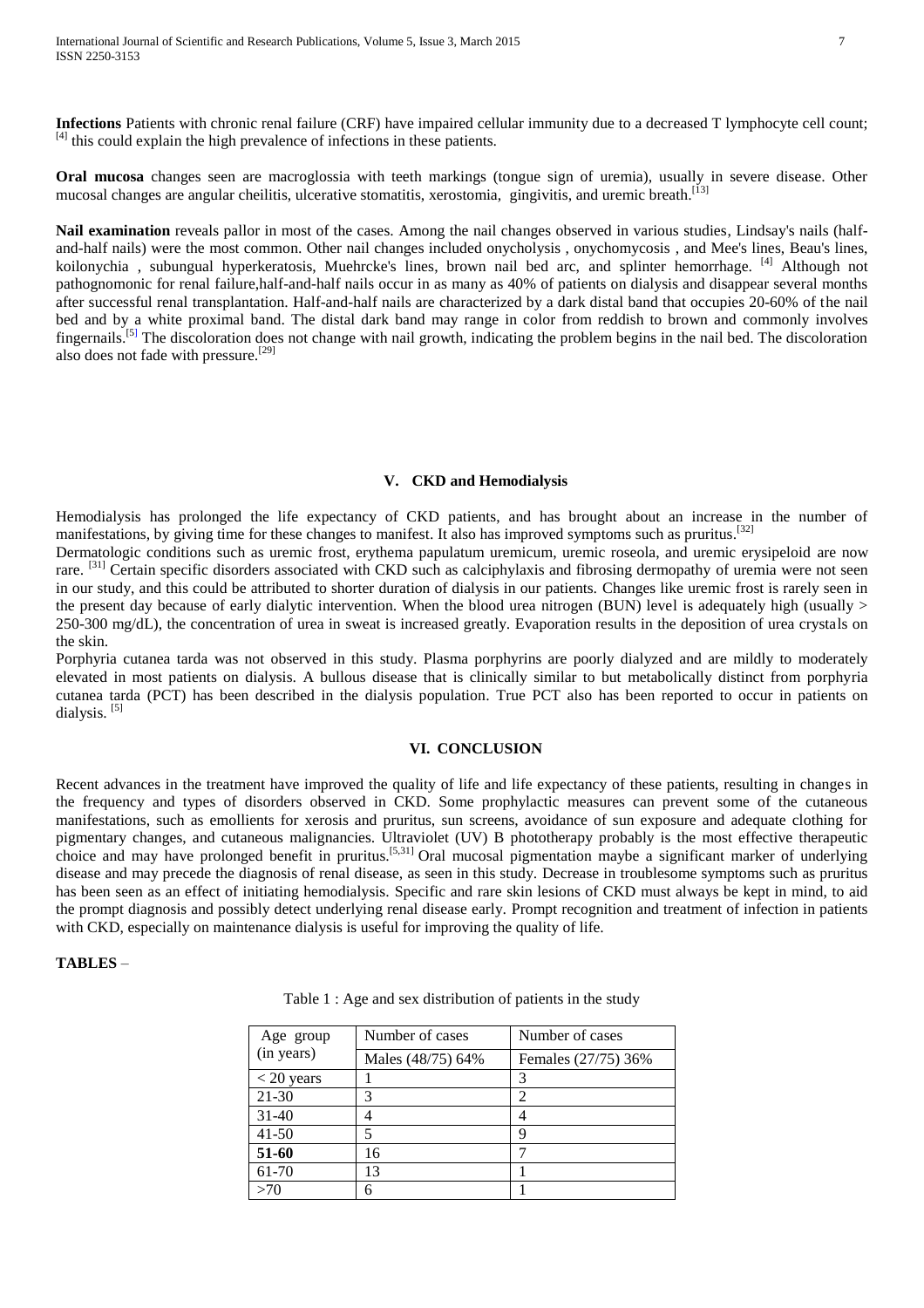| <b>Cause of CKD</b>                      | <b>Number of cases</b> |  |  |
|------------------------------------------|------------------------|--|--|
| Hypertension                             | 34                     |  |  |
| Diabetic nephropathy                     | 18                     |  |  |
| Drug induced CKD                         | 4                      |  |  |
| Obstructive causes (stones, etc)         | 4                      |  |  |
| Sepsis                                   | 4                      |  |  |
| Post<br>streptococcal                    | 3                      |  |  |
| glomerulonephritis<br>Nephrotic syndrome | $\overline{2}$         |  |  |
| IgA nephropathy                          | $\overline{2}$         |  |  |
| Snake bite                               | 1                      |  |  |
| <b>PNET</b>                              |                        |  |  |
| Chronic glomerulonephritis               | 1                      |  |  |
| Rhabdomyosarcoma                         | 1                      |  |  |

| Nail changes                          | Number of cases (seen in 60/75 cases) |  |  |
|---------------------------------------|---------------------------------------|--|--|
|                                       |                                       |  |  |
| Pallor                                | 50 (67%)                              |  |  |
| Lindsay's nails (half and half nails) | 25 (33.3%)                            |  |  |
| Onycholysis                           | $11(14.6\%)$                          |  |  |
| Onychomycosis                         | $8(10.6\%)$                           |  |  |
| Mee's lines                           | 12(16%)                               |  |  |
| Beau's lines                          | 3(4%)                                 |  |  |
| Koilonychia                           | 9(12%)                                |  |  |
| Subungual hyperkeratosis              | $7(9.3\%)$                            |  |  |
| Brown nail bed arc                    | 3(4%)                                 |  |  |
| Splinter hemorrhage                   | $4(5.3\%)$                            |  |  |
| hyperpigmented nails                  | 35 (46.6%)                            |  |  |

Table 4: Comparison of cutaneous manifestations seen in patients with CKD with and without hemodialysis. Significant decrease in pruritus noted in patients on hemodialysis.

Significant pallor and mucosal hyperpigmentation seen in dialysis patients.

| <b>SKIN CHANGES</b>     |     | <b>ON</b><br><b>DIALYSIS</b><br>(58/75)<br>77.3% | NO<br><b>DIALYSIS</b><br>(17/75)<br>22.7% |
|-------------------------|-----|--------------------------------------------------|-------------------------------------------|
| Xerosis                 | $+$ | 44                                               | 12                                        |
|                         |     | 12                                               | 5                                         |
| Pruritus                | $+$ | 24                                               | 12                                        |
|                         |     | 34                                               | 5                                         |
| Hyperpigmentation       | $+$ | 30                                               | 12                                        |
|                         |     | 28                                               | 5                                         |
| Mucosal<br>pigmentation | $+$ | 25                                               | 6                                         |
|                         |     | 33                                               | 11                                        |
| Pallor                  | $+$ | 54                                               | 4                                         |
|                         |     | 7                                                | 10                                        |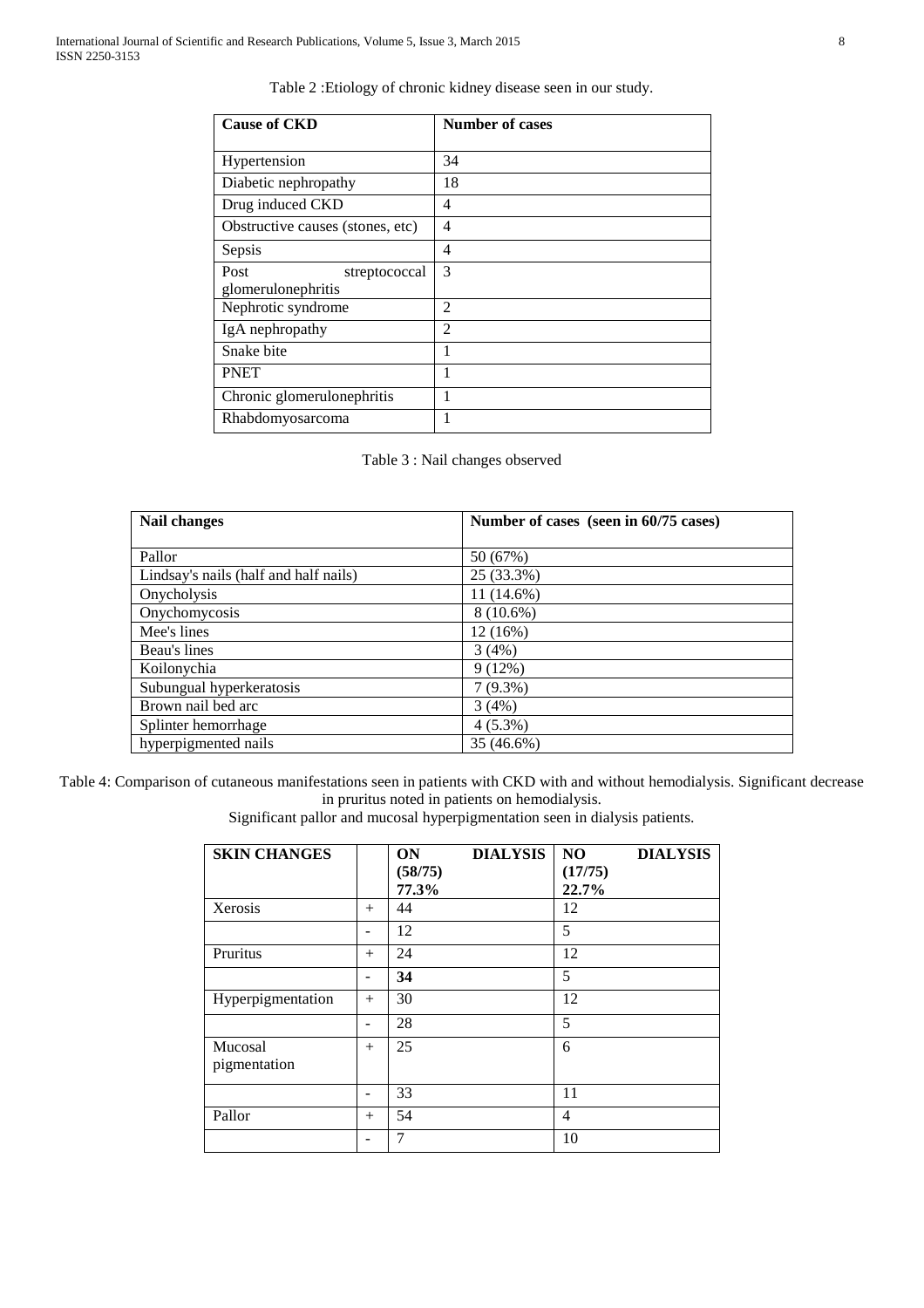International Journal of Scientific and Research Publications, Volume 5, Issue 3, March 2015 9 ISSN 2250-3153

## **REFERENCES**

1. Picó MR, Lugo-Somolinos A, Sánchez JL, Burgos-Calderón R..Cutaneous alterations in patients with chronic renal failure. Int J Dermatol. 1992 Dec;31(12):860-3.

2. National Kidney Foundation. K/DOQI clinical practice guidelines for chronic kidney disease: Evaluation, classification and stratification. Am J Kidney Dis. 2002;39(2 Suppl 1):S1–266.

3. Singh G, Singh S J, Chakrabarty N, Siddharaju K S, Prakash J C. Cutaneous Manifestations of Chronic Renal Failure.Indian J Dermatol Venereol Leprol 1989;55:167-169

4. Pico MR, Lugo-Somolinos A, Sánchez JL, Burgos-Calderón R. Cutaneous alterations in patients with chronic renal failure. Int J Dermatol. 1992;31:860–3.

5. Nunley JR, et al. Dermatologic manifestations of renal disease. E Med J. 2002 topic 550

6. Gilchrest B, Rowe JW, Mihm MC., Jr Bullous dermatosis of hemodialysis. Ann Intern Med. 1975;83:480–3.

7. Morton CA, Lafferty M, Hau C, Henderson I, Jones M, Lowe JG. Pruritus and skin hydration during dialysis. Nephrol Dial Transplant. 1996;11:2031–6.

8. Tawade N, Gokhale BB. Dermatologic manifestation of chronic renal failure. Indian J Dermatol Venereol Leprol. 1996;62:155–6.

9. Udayakumar P, Balasubramanian S, Ramalingam KS, Lakshmi C, Srinivas CR, Mathew AC. Cutaneous manifestations in patients with chronic renal failure on hemodialysis. Indian J DermatolVenereolLeprol. 2006;72:119–25.

10. Khanna D, Singal A, Kalra OP. Comparison of cutaneous manifestations in chronic kidney disease with or with out dialysis. Postgrad Med J. 2010;86:641–7.

11. Anderson CK. Asteatotic eczema. E Med J. 2002:538.

12. Park TH, Park CH, Ha SK, Lee SH, Song KS, Lee HY, et al. Dry skin (xerosis) in patients undergoing maintenance haemodialysis: The role of decreased sweating of the eccrine sweat gland. Nephrol Dial Transplant. 1995;10:2269–73.

13. Kolla, et al. Cutaneous Manifestations in Patients with Chronic Kidney Disease on Maintenance Hemodialysis. ISRN Dermatol. 2012; 2012: 679619

14.Gilcherest BA, Rowe JW, Mihm MC Jr. Clinical and histological skin changes in chronic renal failure. Evidence for a dialysis resistent, transplant responsive microan giopathy. Lancet 1980; 2: 1271-5.

15. Smith AG, Shuster S, Thody AJ, Alvarez–Ude F, Kerr DN. Role of the kidney in regulating plasma immunoreactive beta-melanocyte stimulating hormone. Br Med J. 1976;1:874–6

16. Smith AG, Shuster S, Comaish JS, Plummer NA, Thody AJ, Alvarez-Ude F, et al. Plasma immunoreactive beta – melanocyte-stimulating hormone and skin pigmentation in chronic renal failure. Br Med J. 1975;1:658–9.

17. Chargin L, Keil K. Skin disease in non-surgical renal disease. Arch Dermatol Syphilol 1931; 26: 313-34.

18. Balaskas EV, Uldall RP. Erythropoietin treatment does not improve uremic pruritus. Perit Dial Int. 1992;12:330–1.

19. Tapia L. Pruritus on hemodialysis. Int J Dermatol. 1979;18:217–8.

20.. Cho YL, Liu HN, Huang TP, Tarng DC. Uremic pruritus: Roles of parathyroid hormone and substance P. J Am Acad Dermatol. 1997;36:538–43.

21. Momose A, Kudo S, Sato M, Saito H, Nagai K, Katabira Y, et al. Calcium ions are abnormally distributed in the skin of hemodialysis patients with uremic pruritus. Nephrol Dial Transplant. 2004;19:2061–6.

22. Murphy M, Carmichael AJ. Renal itch. Clin Exp Dermatol. 2000;25:103–6.

23. .Avermaete A, Altmeyer P, Bacharach- Buhles M. Nephrol Dial. Transplant. (2001) 16 (12): 2293-2296.